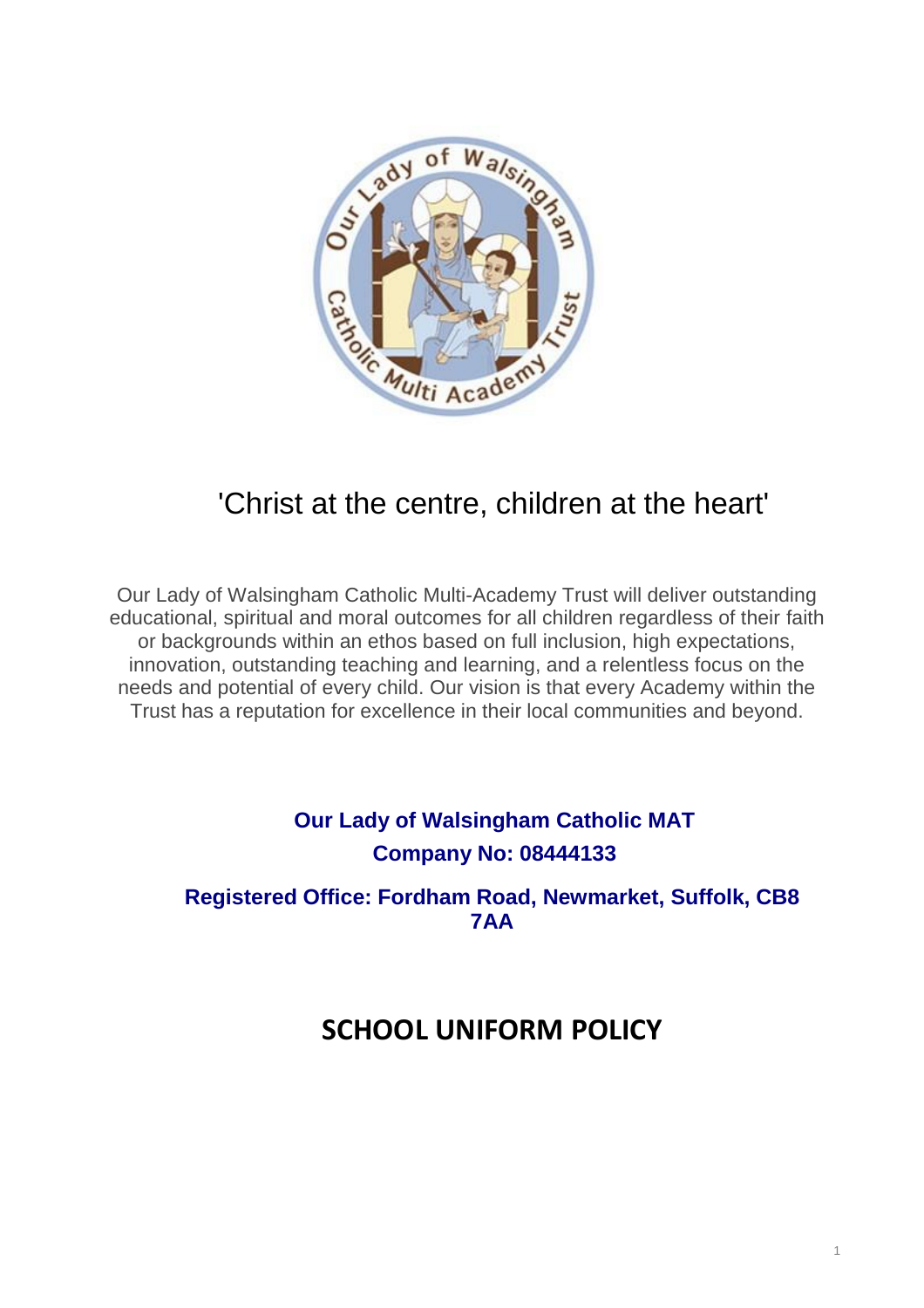### **Contents**

### <span id="page-1-0"></span>**1. Aims**

This policy aims to:

- set out our approach to requiring a uniform that is of reasonable cost and offers the best value for money for parents and carers;
- explain how we will avoid discrimination in line with our legal duties under the Equality Act 2010 and
- clarify our Trust and individual school expectations for school uniform.

### <span id="page-1-1"></span>**2. Our legal duties under the Equality Act 2010**

The [Equality Act 2010](https://www.legislation.gov.uk/ukpga/2010/15/contents) prohibits discrimination against an individual based on the protected characteristics, which include sex, race, religion or belief, and gender reassignment.

To avoid discrimination, we will:

- avoid listing uniform items based on sex, to give all pupils the opportunity to wear the uniform they feel most comfortable in or that most reflects their self-identified gender;
- make sure that our uniform costs the same for all pupils;
- allow all pupils to have long hair (though we ask for this to be tied back);
- allow pupils to request changes to swimwear for religious reasons;
- allow pupils to wear agreed religious or cultural symbols; and
- allow for adaptations to our policy on the grounds of equality by asking pupils or their parents to get in touch with the school (see school annexation for contact details) who can respond to questions and any requests about the policy.

### <span id="page-1-2"></span>**3. Limiting the cost of school uniform**

The Trust has a duty to make sure that the uniform we require is affordable, in line with statutory guidance from the Department for Education on the cost of school uniform.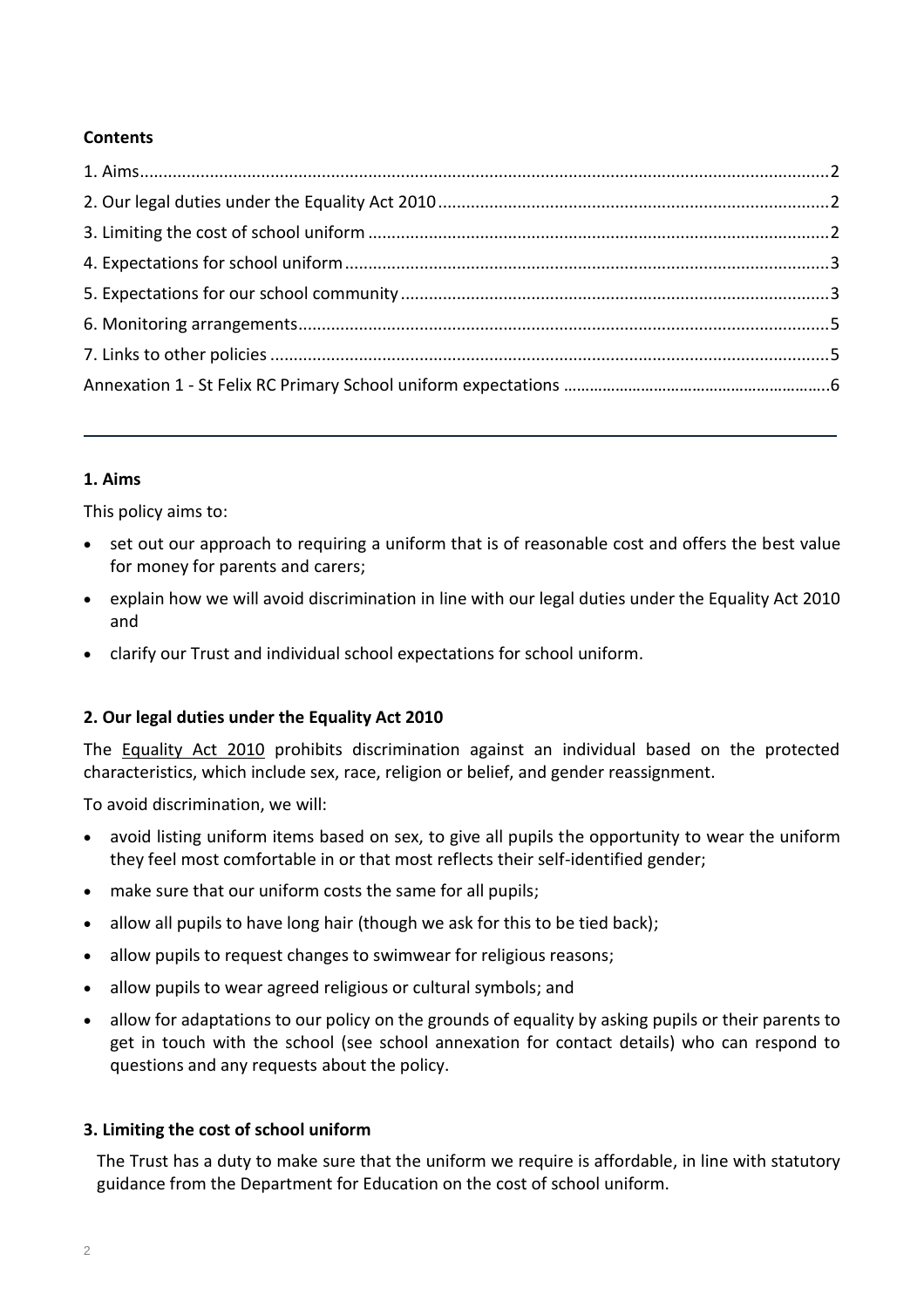We understand that items with distinctive characteristics (such as branded items, or items that have to have a school logo or a unique fabric/colour/design) cannot be purchased from a wide range of retailers and that requiring many such items limits parents' ability to 'shop around' for a low price.

We will make sure our schools' uniforms:

- are available at a reasonable cost; and
- provide the best value for money for parents/carers.

We will do this by:

- carefully considering whether any items with distinctive characteristics are necessary;
- limiting any items with distinctive characteristics where possible eg only asking that any blazer, worn over the jumper, features the school logo;
- limiting items with distinctive characteristics to low-cost or long-lasting items, such as ties;
- considering cheaper alternatives to school-branded items, such as logos that can be ironed on, as long as this doesn't compromise quality and durability;
- avoiding specific requirements for items pupils could wear on non-school days, such as coats, bags and shoes;
- keeping the number of optional branded items to a minimum, so that the school's uniform can act as a social leveler;
- avoiding significant different uniform requirements for different year/class/house groups;
- avoiding different uniform requirements for extra-curricular activities;
- considering alternative methods for signaling differences in groups for interschool competitions, such as creating posters or labels;
- making sure that arrangements are in place for parents to acquire second-hand uniform items;
- avoiding frequent changes to uniform specifications and minimising the financial impact on parents of any changes; and
- consulting with parents and pupils on any proposed significant changes to the uniform policy and

carefully considering any complaints about the policy.

#### <span id="page-2-0"></span>**4. Expectations for school uniform**

All school specific expectations are detailed in Annexation 1 to this policy

#### <span id="page-2-1"></span>**5. Expectations for our school community**

#### **5.1 Pupils**

Pupils are expected to wear the correct uniform at all times (other than specified non-school uniform days) while:

- on the school premises;
- travelling to and from school; and
- at out-of-school events or on trips that are organised by the school, or where they are representing the school (if required).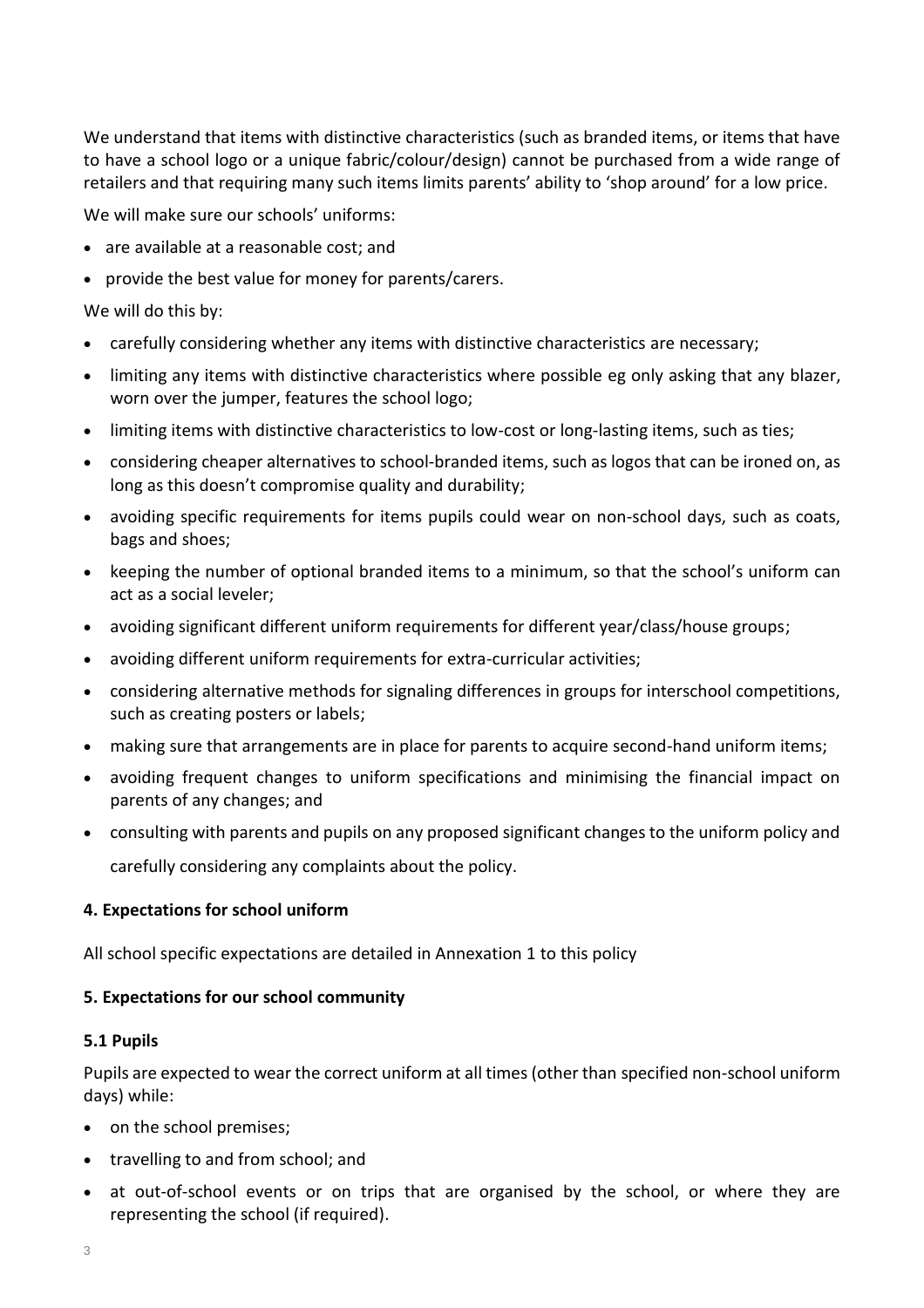Pupils are also expected to contact the nominated school lead (see annexation) if they want to request an amendment to the uniform policy in relation to their protected characteristics.

#### **5.2 Parents and carers**

Parents and carers are expected to make sure their child has the correct uniform and PE kit, and that every item is:

- clean;
- clearly labelled with the child's name;
- in good condition.

Parents are also expected to contact the nominated school lead (see annexation) if they want to request an amendment to the uniform policy in relation to:

- their child's protected characteristics; and
- the cost of the uniform.

Parents are expected to lodge any complaints or objections relating to the school uniform in a timely and reasonable manner.

Disputes about the cost of the school uniform will be:

- resolved locally; and
- dealt with in accordance with our OLOW Trust complaints policy.

All schools will aim to work closely with parents in order to arrive at a mutually acceptable outcome.

#### **5.3 Staff**

Staff will closely monitor pupils to make sure they are in correct uniform. They will give any pupils and families breaching the uniform policy the opportunity to comply, but will follow up with school leadership if the situation doesn't improve.

Ongoing breaches of our uniform policy will be dealt with by reference to individual school's Behaviour Polices. In cases where it is suspected that financial hardship has resulted in a pupil not complying with this uniform policy, staff will take a mindful and considerate approach to resolving the situation.

#### **5.4 Governors**

The OLOW Trust Board will review this policy and make sure that it:

- $\sum$  is appropriate for our schools' context;
- $\sum$  is implemented fairly across all schools;
- $\blacktriangleright$  takes into account the views of parents and pupils; and
- offers a uniform that is appropriate, practical and safe for all pupils.

The Board will also make sure that schools' uniform suppliers arrangements give the highest priority

to cost and value for money, for example by avoiding single supplier contracts and by re-tendering contracts at least every 5 years.

#### <span id="page-3-0"></span>**6. Monitoring arrangements**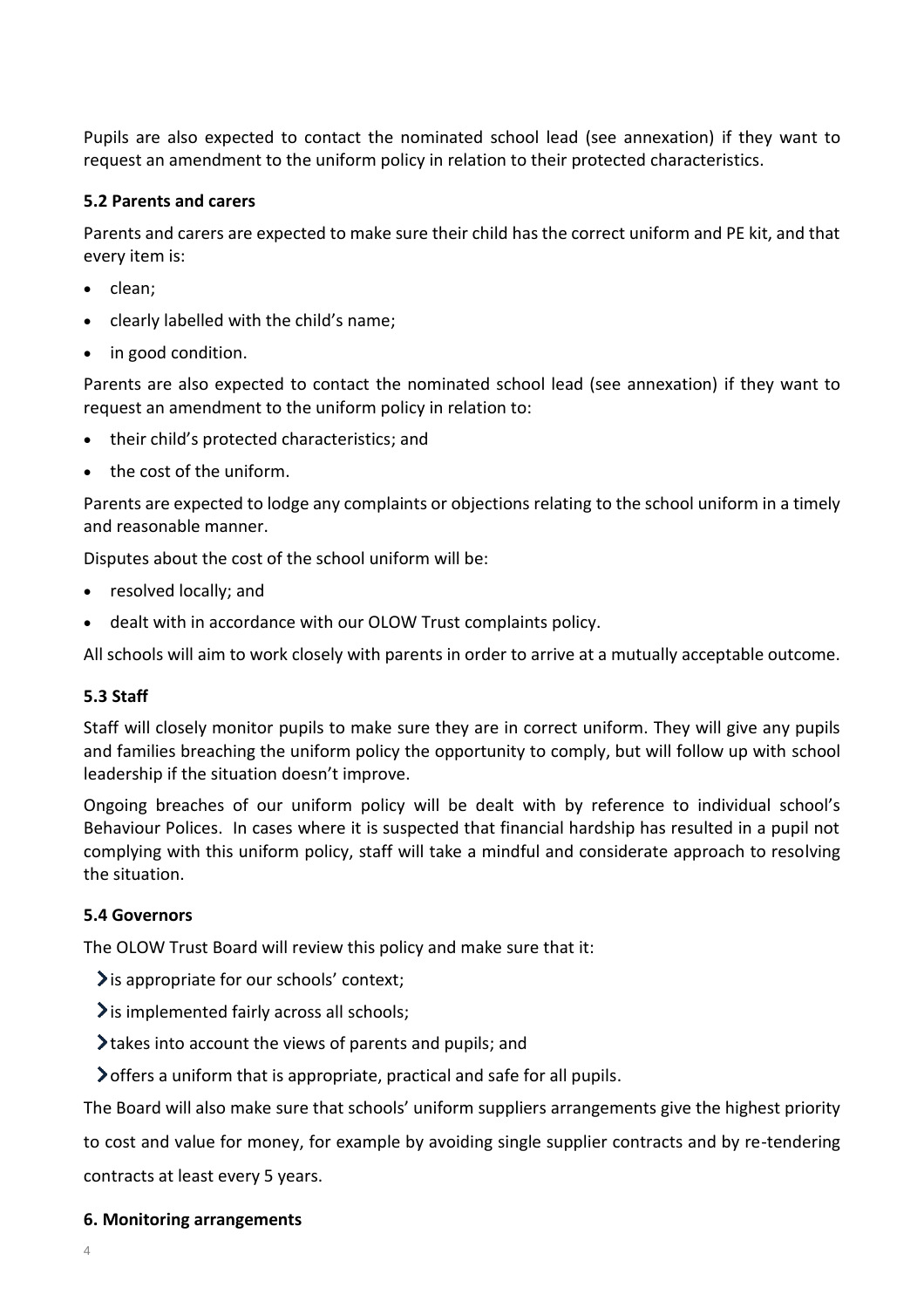This policy will be reviewed every 2 years.

## <span id="page-4-0"></span>**7. Links to other policies**

This policy is linked to school and Trust level:

- Behaviour policy;
- Equality information and objectives statement;
- Anti-bullying policy;
- Complaints policy; and
- Health & Safety policy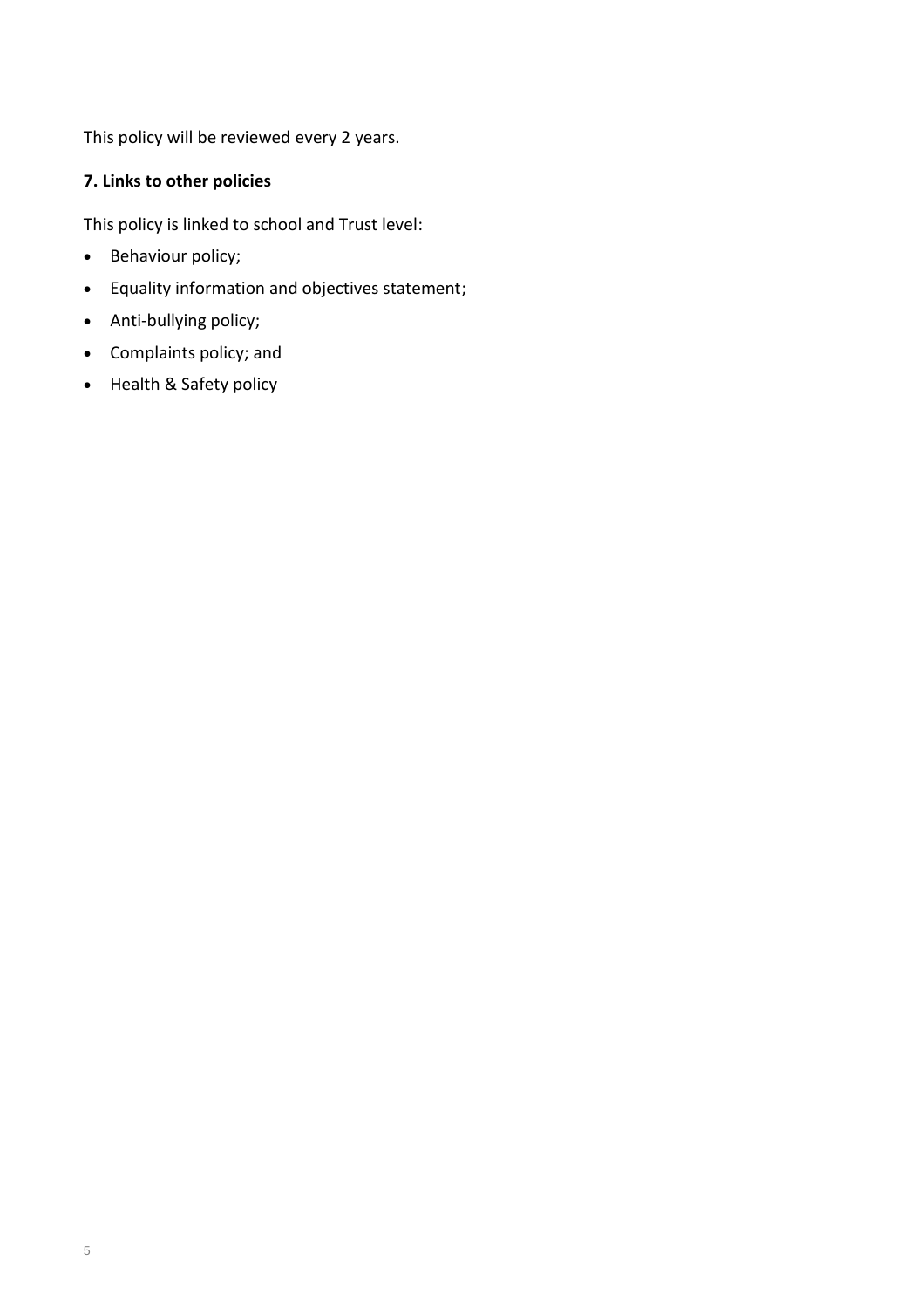#### **St Felix RC Primary School Haverhill <b>Annexation 1 Annexation 1**



## St. Felix RC Primary School Uniform



#### **Reception to Year 6**

- White shirt
- School tie
- School blue cardigan or jumper (with school crest)
- Grey pinafore dress, grey knee length skirt or grey trousers
- Grey tights or white or grey socks
- Smart black footwear (suitable to wear in school environment)

#### Summer (Easter to October):

• Shorts may be worn as an alternative to trousers (with white or grey socks) or school-blue gingham dress with white or grey socks

If hair is long enough to be tied up, hair tied up – with: blue, yellow or white hair bands.

#### Please note:

- Grey trousers, skirts and pinafore dresses should be formal in style (not be made of clingy or stretchy fabrics.)
- Small stud earrings only these must be removed or taped by parents before school on days when PE lessons take place.
- Watches of a suitable size are permitted the school recommends analogue watches.
- Pupils should have coats regularly in school, as outdoor play will take place in the event of light rain.
- A school backpack is available to purchase from the school. If you prefer your own, please ensure it is a similar size.

PE

- White T-Shirt.
- Blue shorts
- A spare pair of socks
- A pair of trainers white or black
- Pupils in Years 3-6: a plain black or dark blue tracksuit top and trousers for outdoor PE lessons. School tracksuits are available to purchase for y5-6
- If hair is long enough to be tied up, hair tied up with: blue, yellow or white hair bands.
- Tights are not permitted uniform during PE
- All jewellery and watches must be removed for PE.

#### **Nursery**

- Yellow Polo Shirt
- School blue cardigan or jumper (with school crest)
- Grey pinafore dress, grey knee length skirt or grey trousers